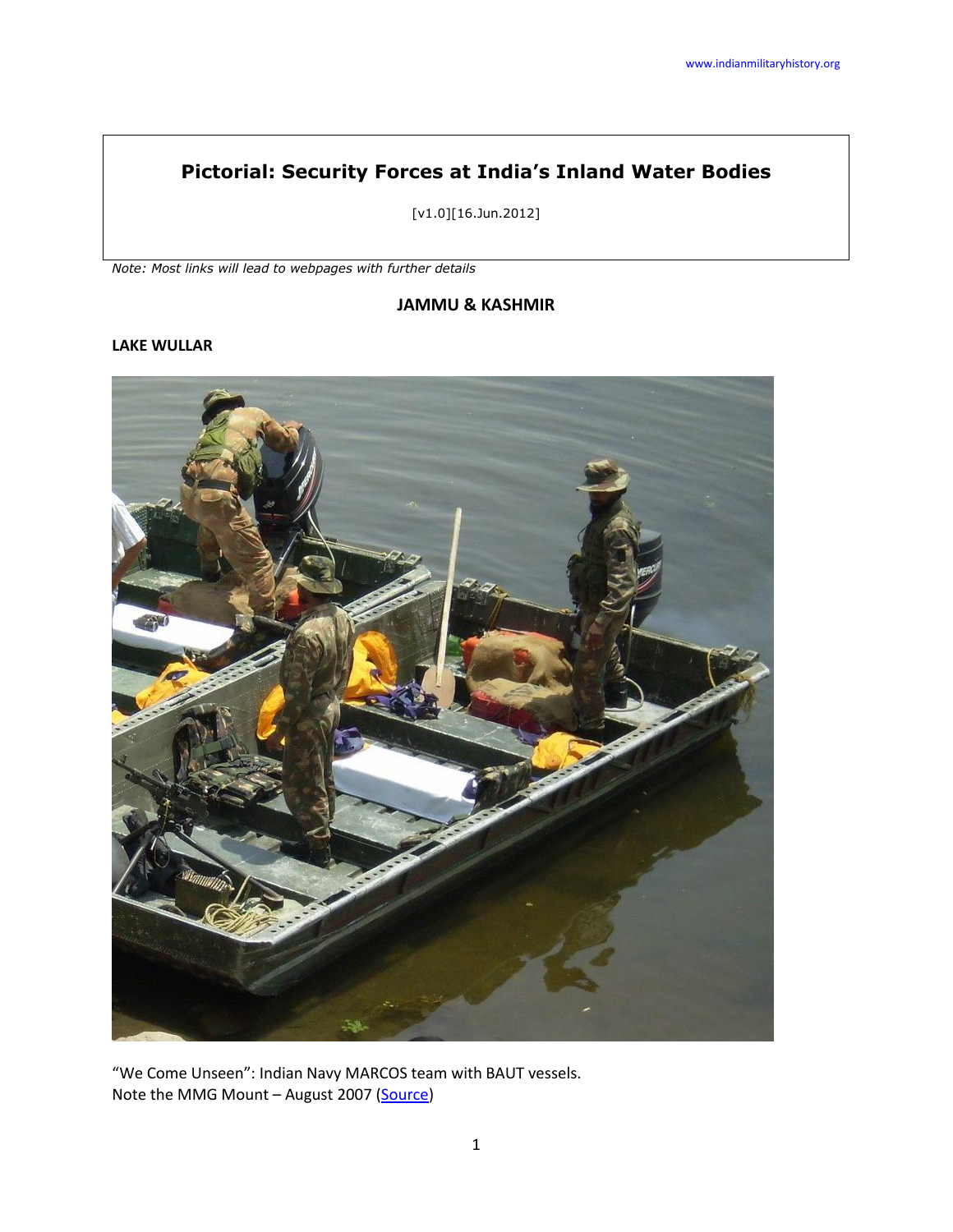

~22-Sep-2009: Indian Army SF in Wullar.

*Two top commanders of Hizbul Mujahideen were among five terrorists killed in long-drawn gunbattles in north Kashmir's Baramulla and Bandipora district since Tuesday night. The intensity of the encounters can be gauged from the casualties in the security forces — an Army Major, a naval commando and two jawans lost their lives while nine others were wounded.* [\(The Times of India, 24-Sep-2009\)](http://articles.timesofindia.indiatimes.com/2009-09-24/india/28075162_1_bandipora-district-terrorists-and-two-baniyar-ajus)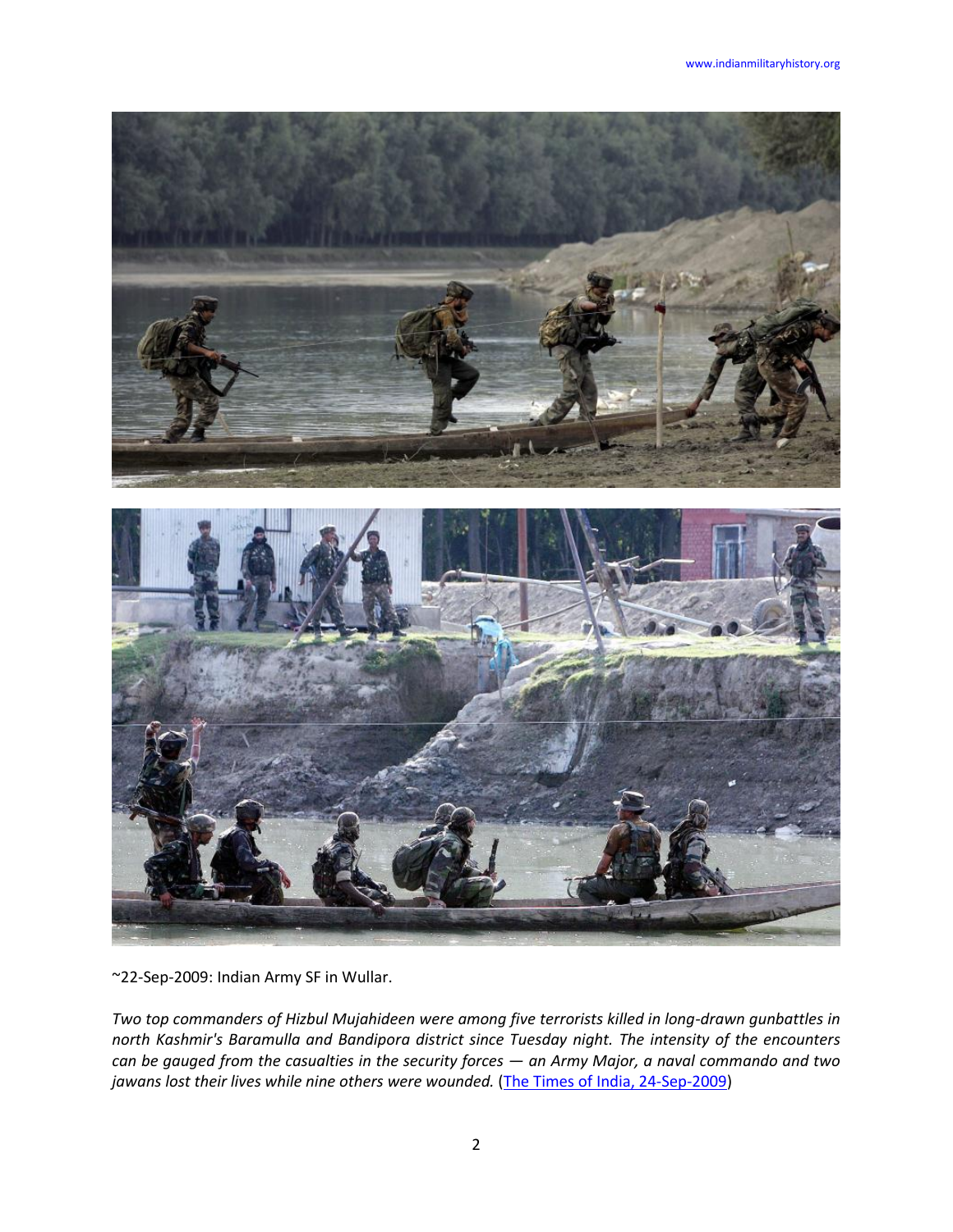# **DAL LAKE**



Image: CRPF Water Wing [\(Source\)](http://restlesssouldier.blogspot.in/2010/07/life-in-house-boat-part-ii.html)



CRPF motor boat in Dal Lake, 24-May-2007. [\(Hindustan Times\)](http://www.hindustantimes.com/photos-news/Photos-India/May242007Indiainpics/Article4-224884.aspx)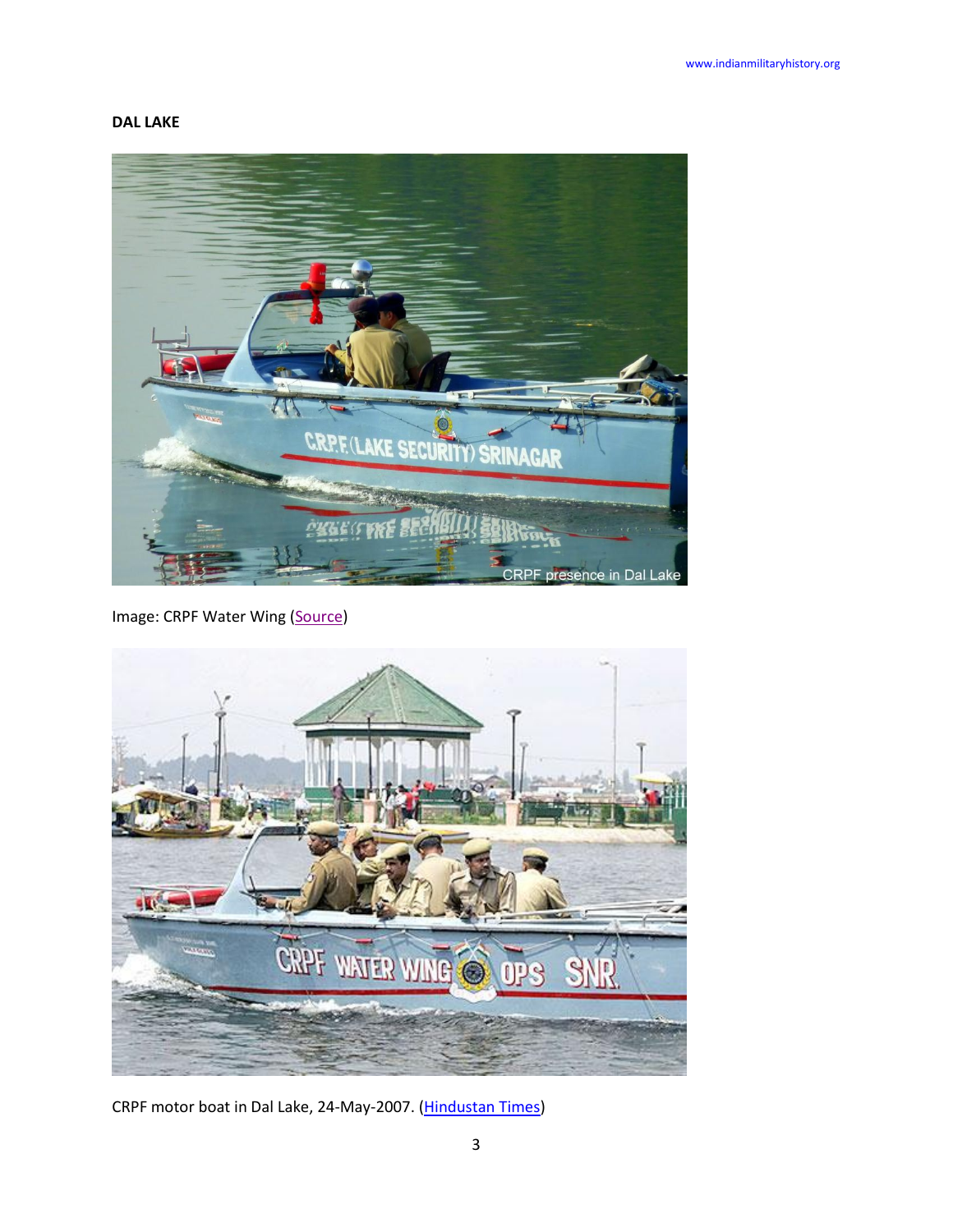#### **PANGONG TSO**



Indian Army motorboats at Pangong Tso (Lake), 01-Sep-2007 [\(Source\)](http://www.flickr.com/photos/13458105@N02/1381691918/).

# **UTTAR PRADESH**



Ganges Police boats - February 3, 2011 in Varanasi.

[Ben Bieske](http://www.flickr.com/photos/benbeiske/)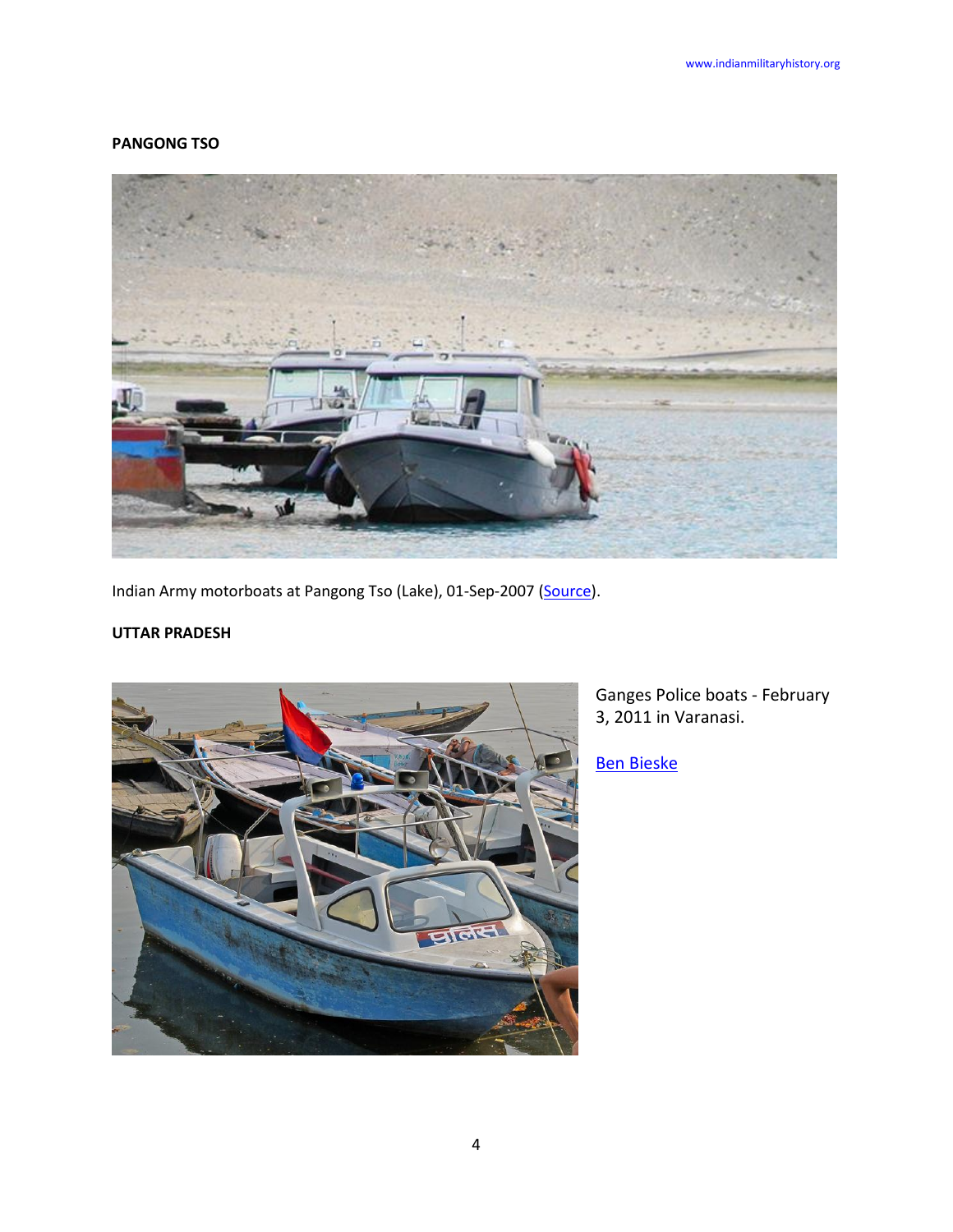### **MANIPUR**

#### **LOKTAK LAKE**



*Union Home Ministry Secretary GK Pillai (L) along with Manipur DGP Joykumar during test drive of a hovercraft given to Manipur Police commandos for anti-insurgency operations, at Toubul in Bishnupur district, about 35 km from Imphal on Saturday. The amphibious craft, three in number, will be used in flushing out rebel outfits from in and round Loktak lake. (UNI)* [\(March](http://www.theshillongtimes.com/) 2011)



*Imphal, March 07 2011: Manipur Police inducted three hovercrafts, military assault boats from USA, into its Loktak Protection Force in a ceremony held at Takmu, Loktak lake today. (More Details: [e-pao.net\)](http://e-pao.net/GP.asp?src=13..080311.mar11).* 

Indian Army, including its Special Forces, also operates in Loktak Lake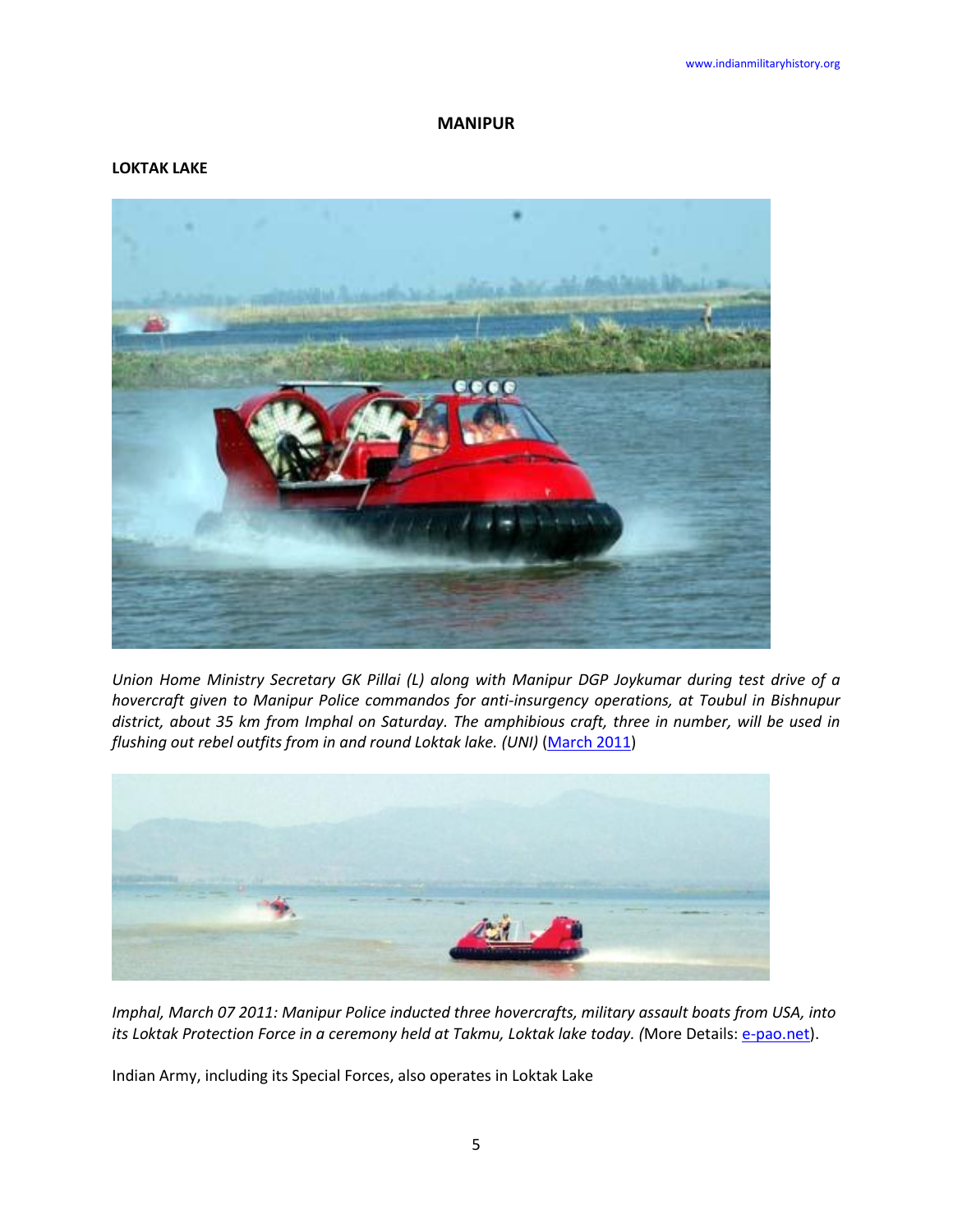# **GUJARAT**

## **SIR CREEK**



'Creek Commandos' [\(The Hindu/PTI\)](http://www.thehindu.com/news/national/article55551.ece)



BSF trooper on patrol armed with a Mauser SP66 sniper rifle [\(Ahmedabad Mirror\)](http://www.ahmedabadmirror.com/).



BSF Tracked vehicles (AFP/The Times of India)